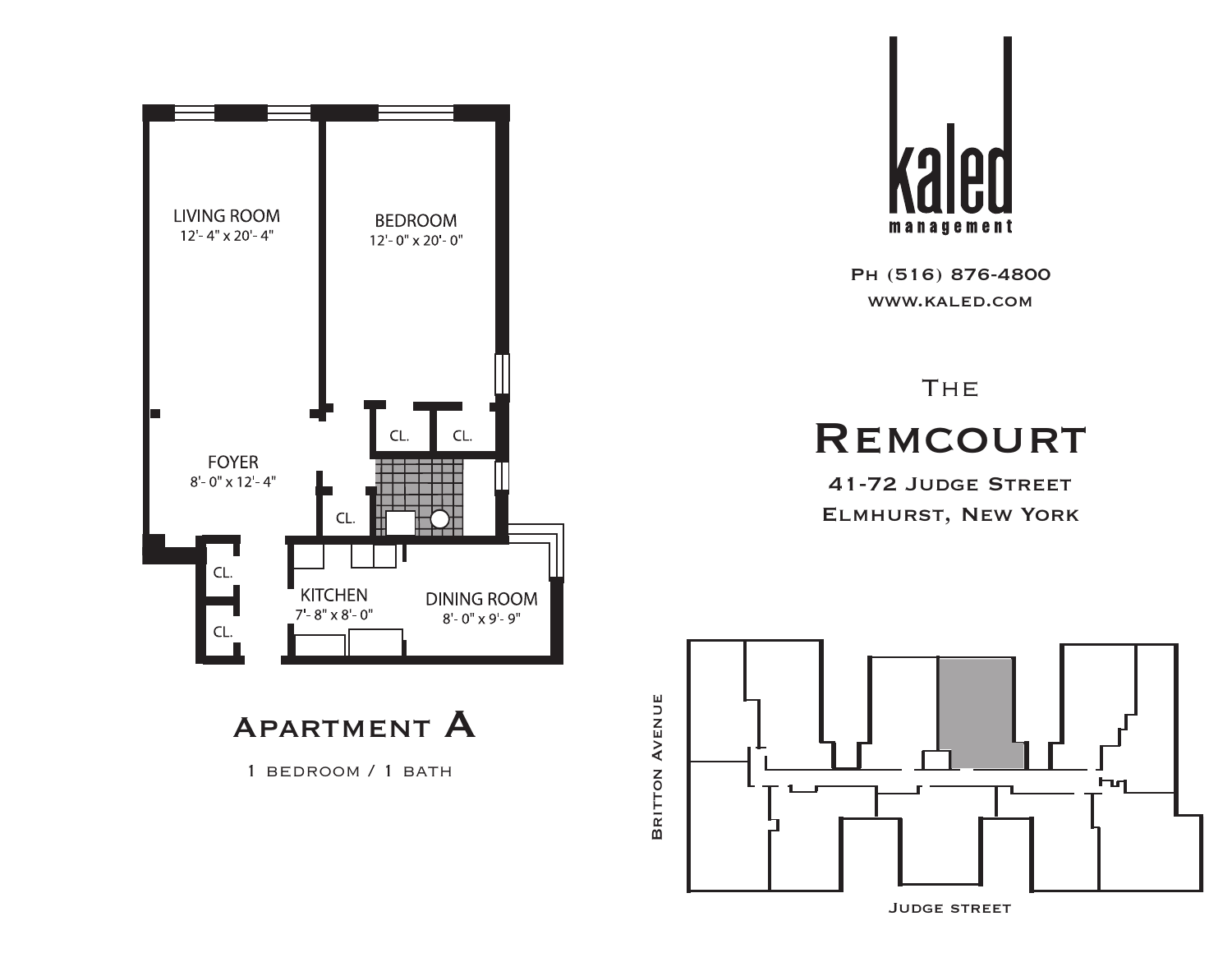



1 bedroom / 1 bath



Ph (516) 876-4800 www.kaled.com

## **THE REMCOURT**

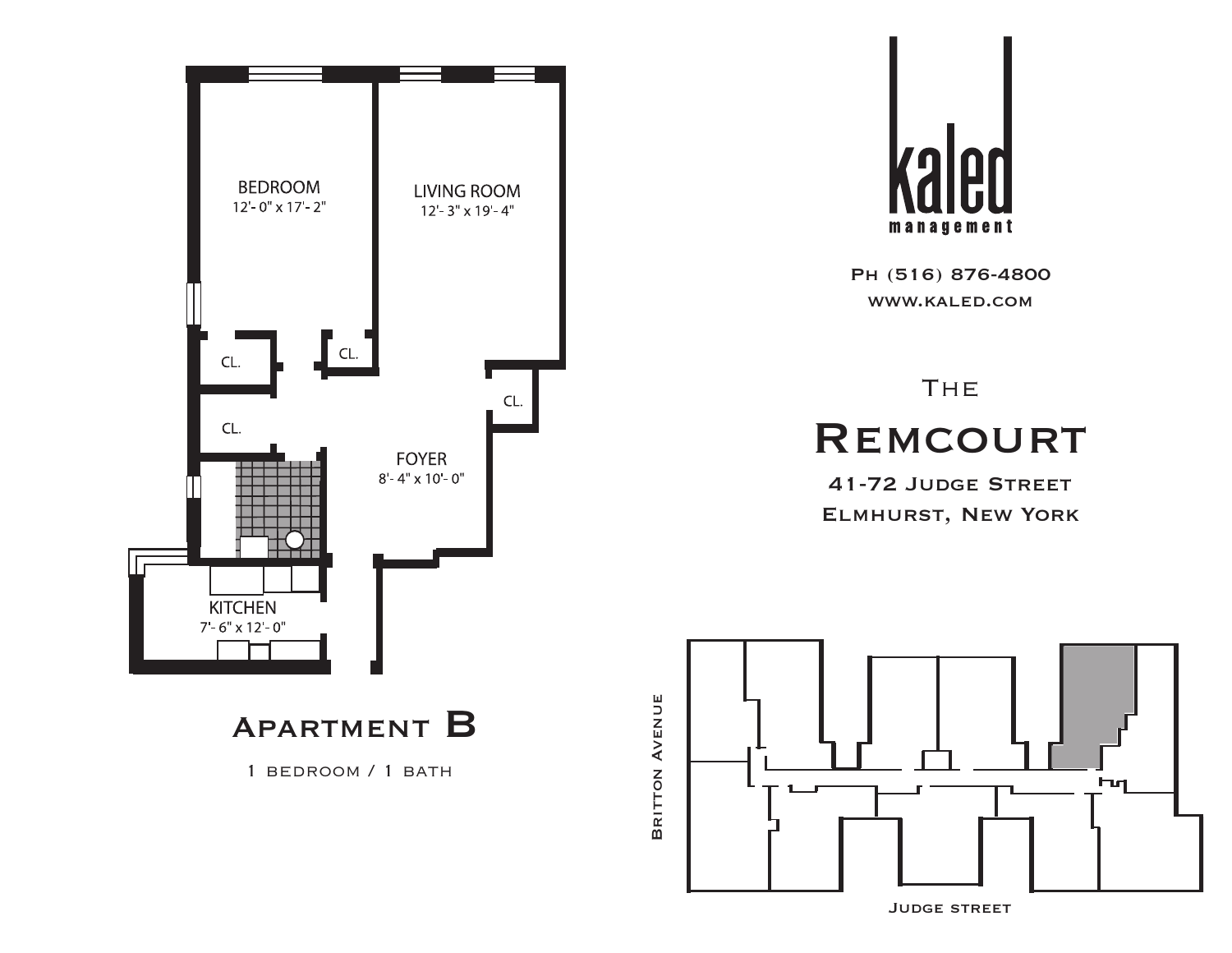



**THE REMCOURT** 

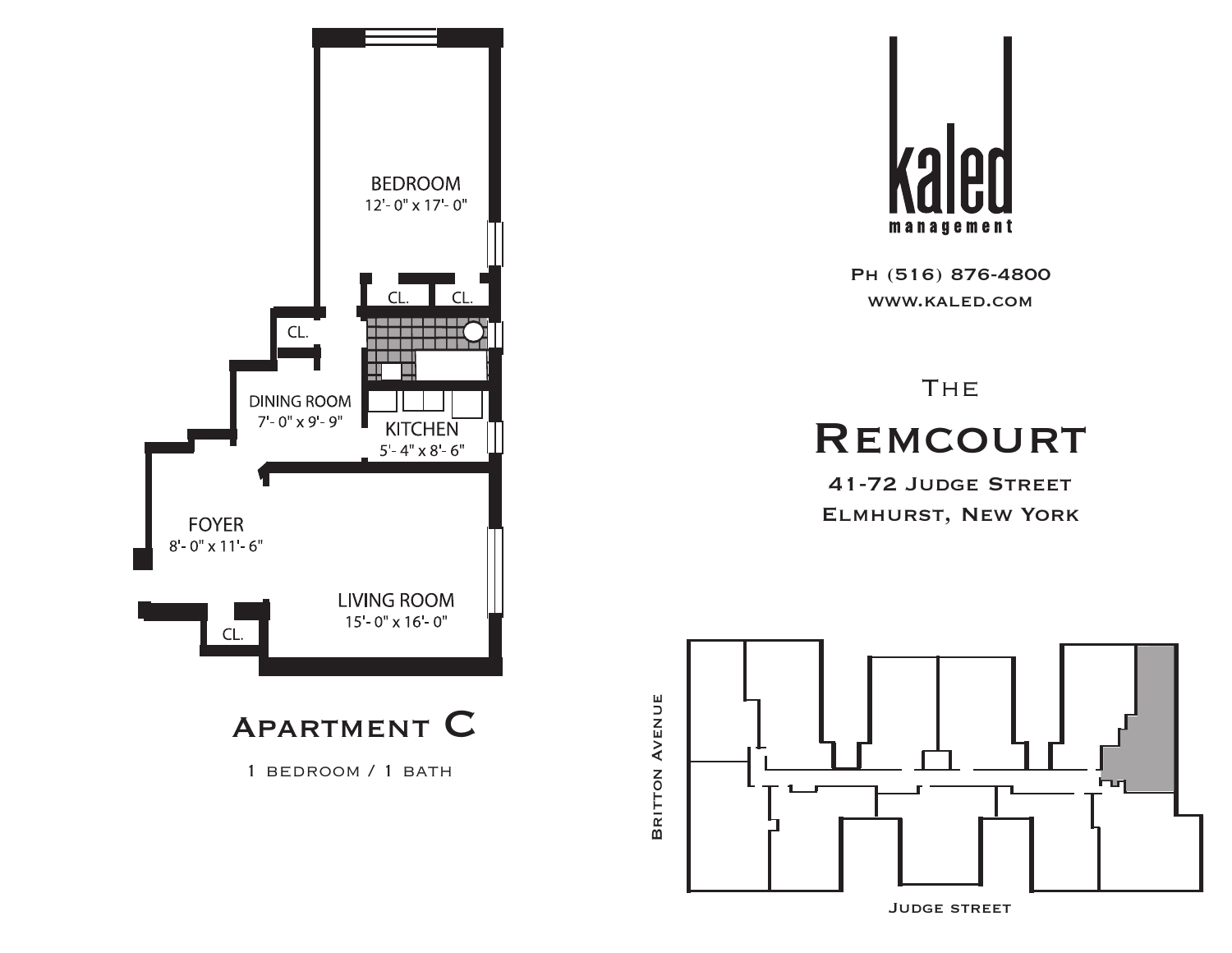

Apartment D

2 BEDROOM / 1 BATH



Ph (516) 876-4800 www.kaled.com

# **THE REMCOURT**

41-72 Judge Street Elmhurst, New York



Judge street

BRITTON AVENUE Britton Avenue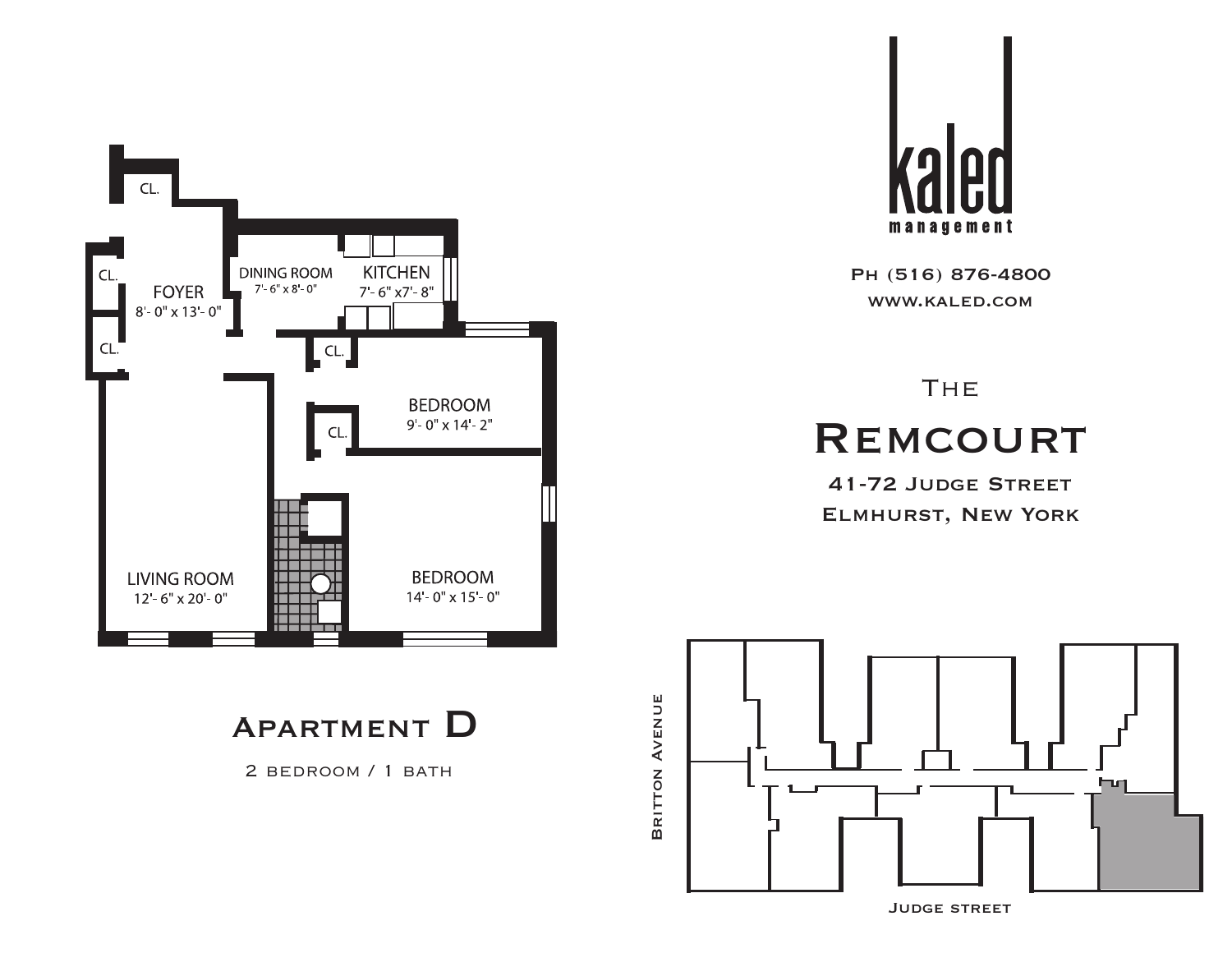



# **THE REMCOURT**

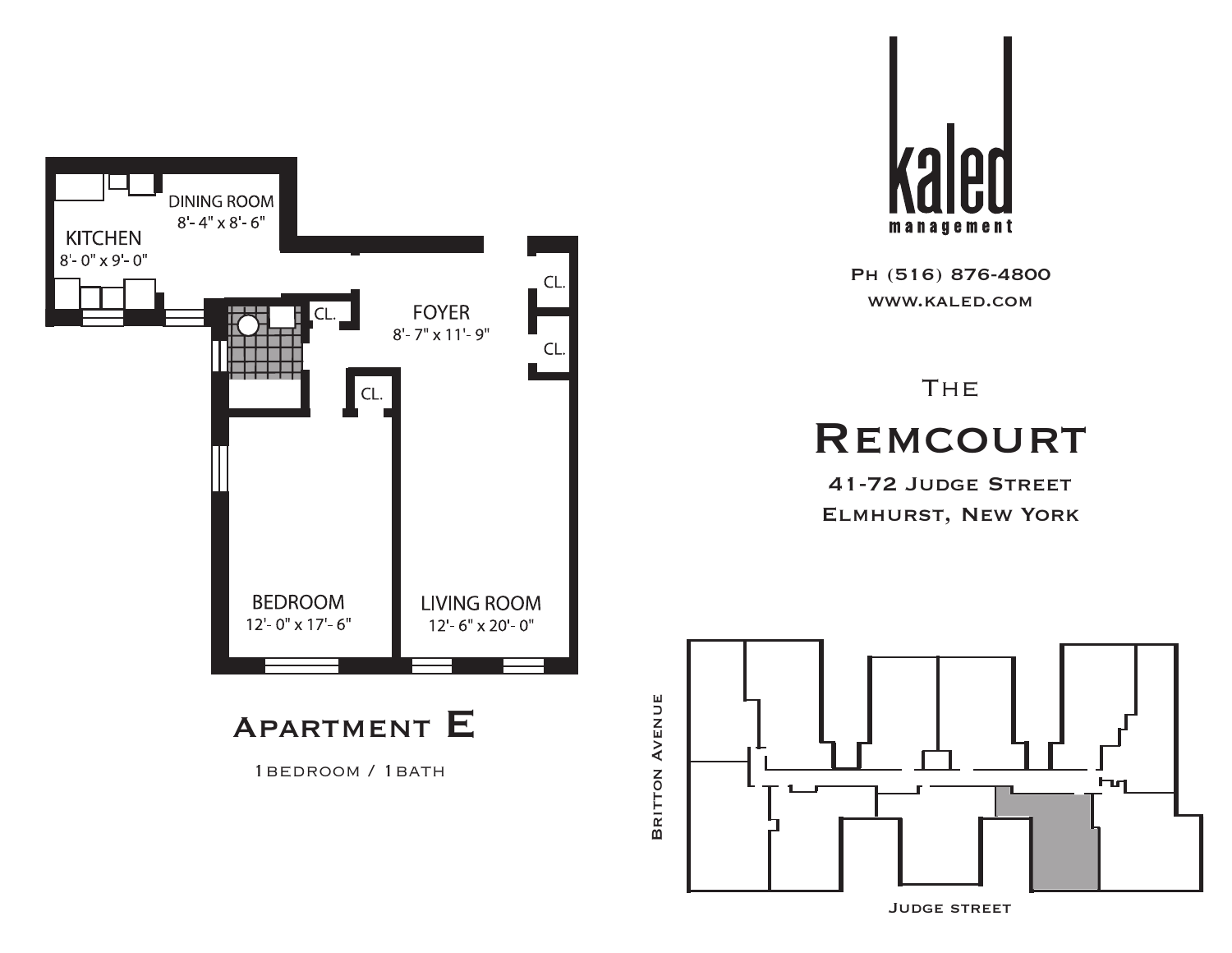



1bedroom / 1bath



Ph (516) 876-4800 www.kaled.com

# **THE REMCOURT**

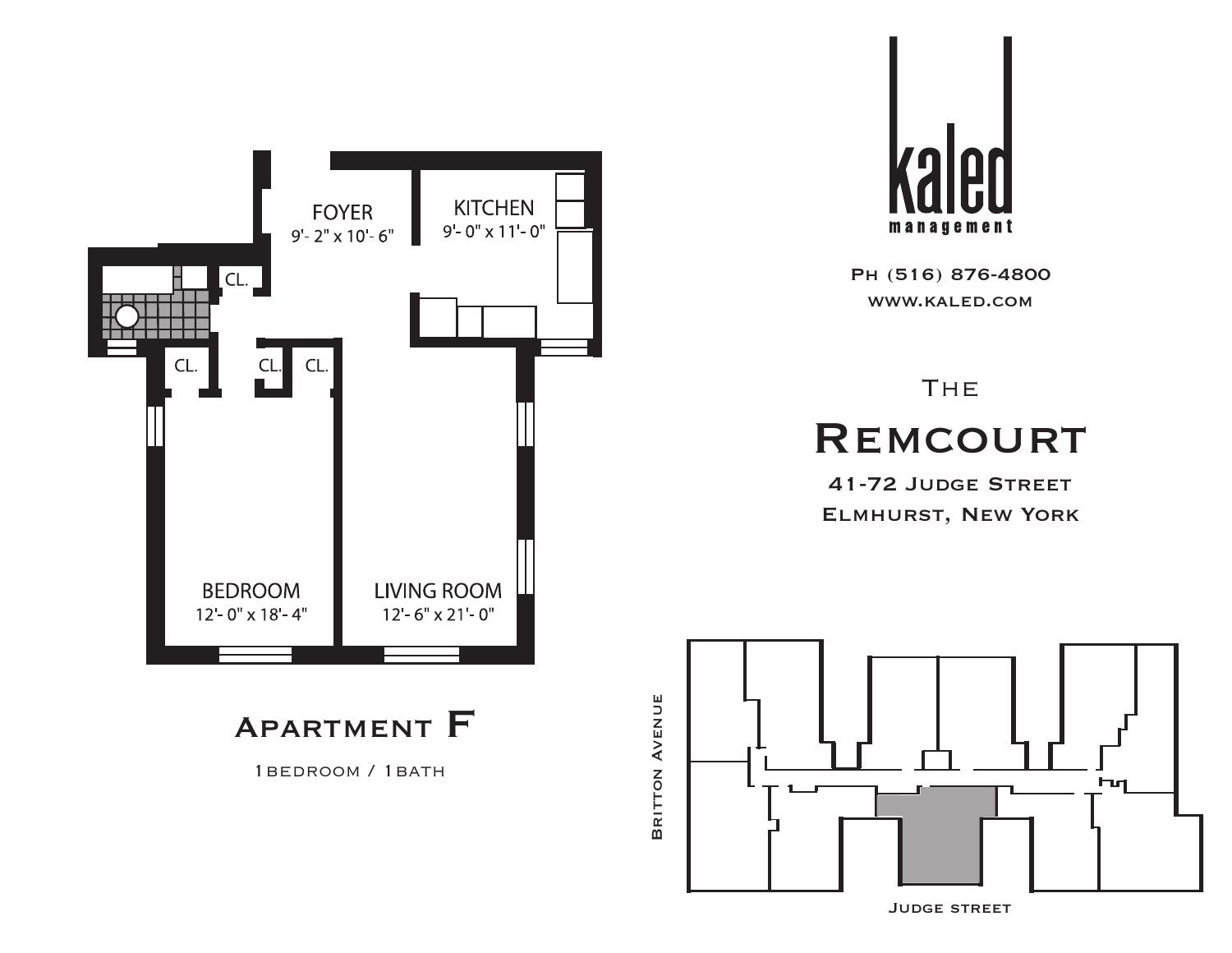



# **THE REMCOURT**

41-72 Judge Street Elmhurst, New York





1bedroom / 1bath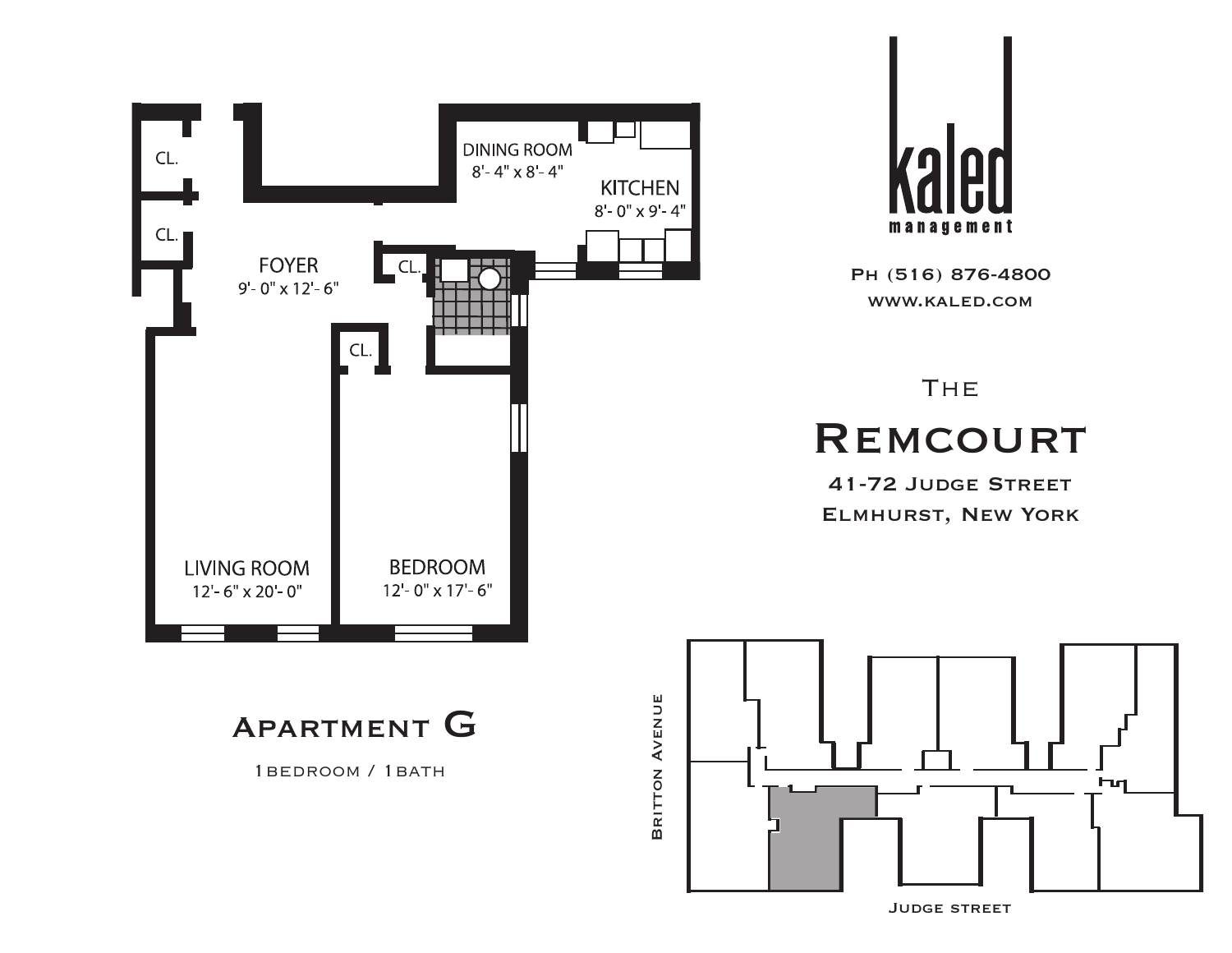



# **THE REMCOURT**

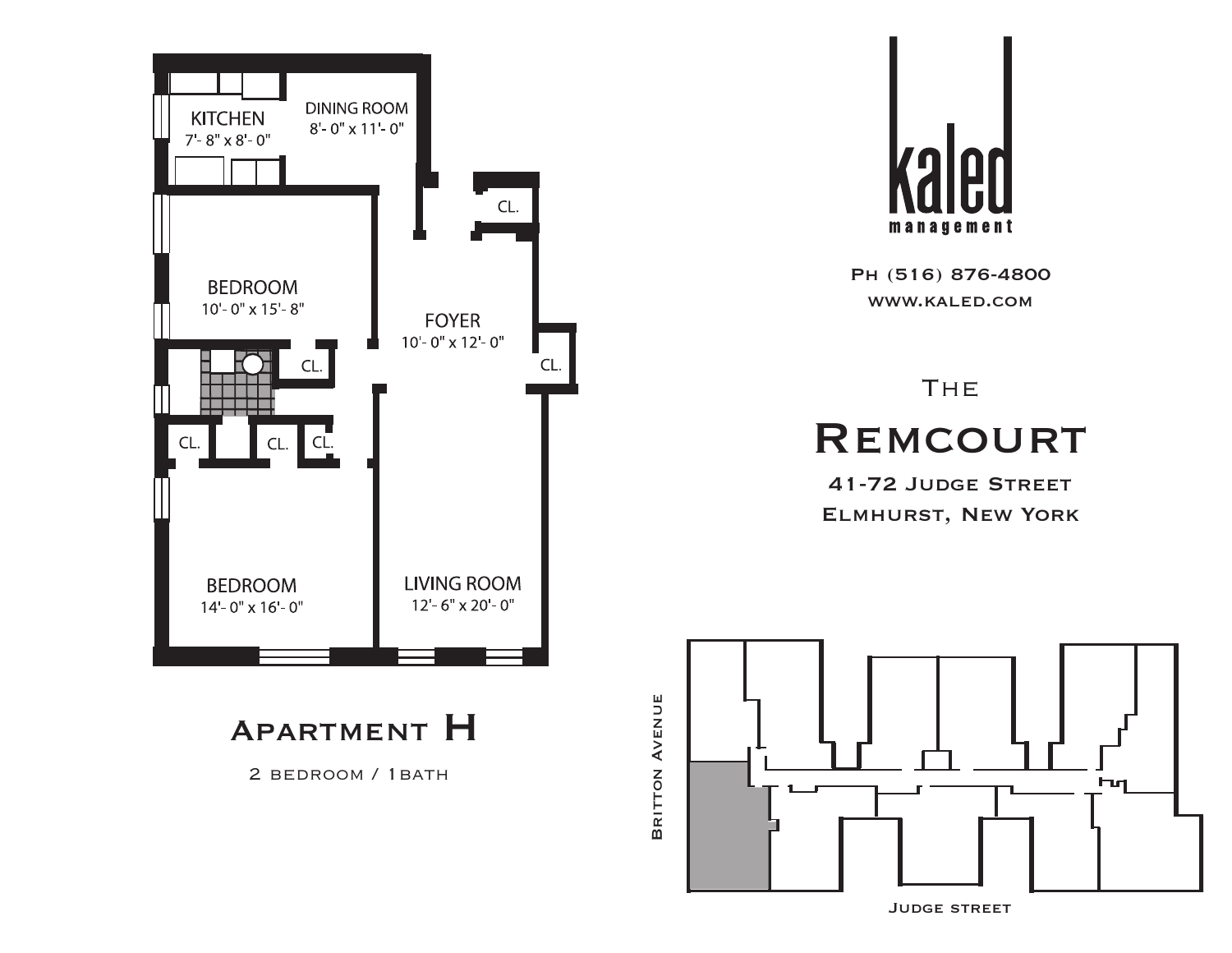



#### **THE REMCOURT**

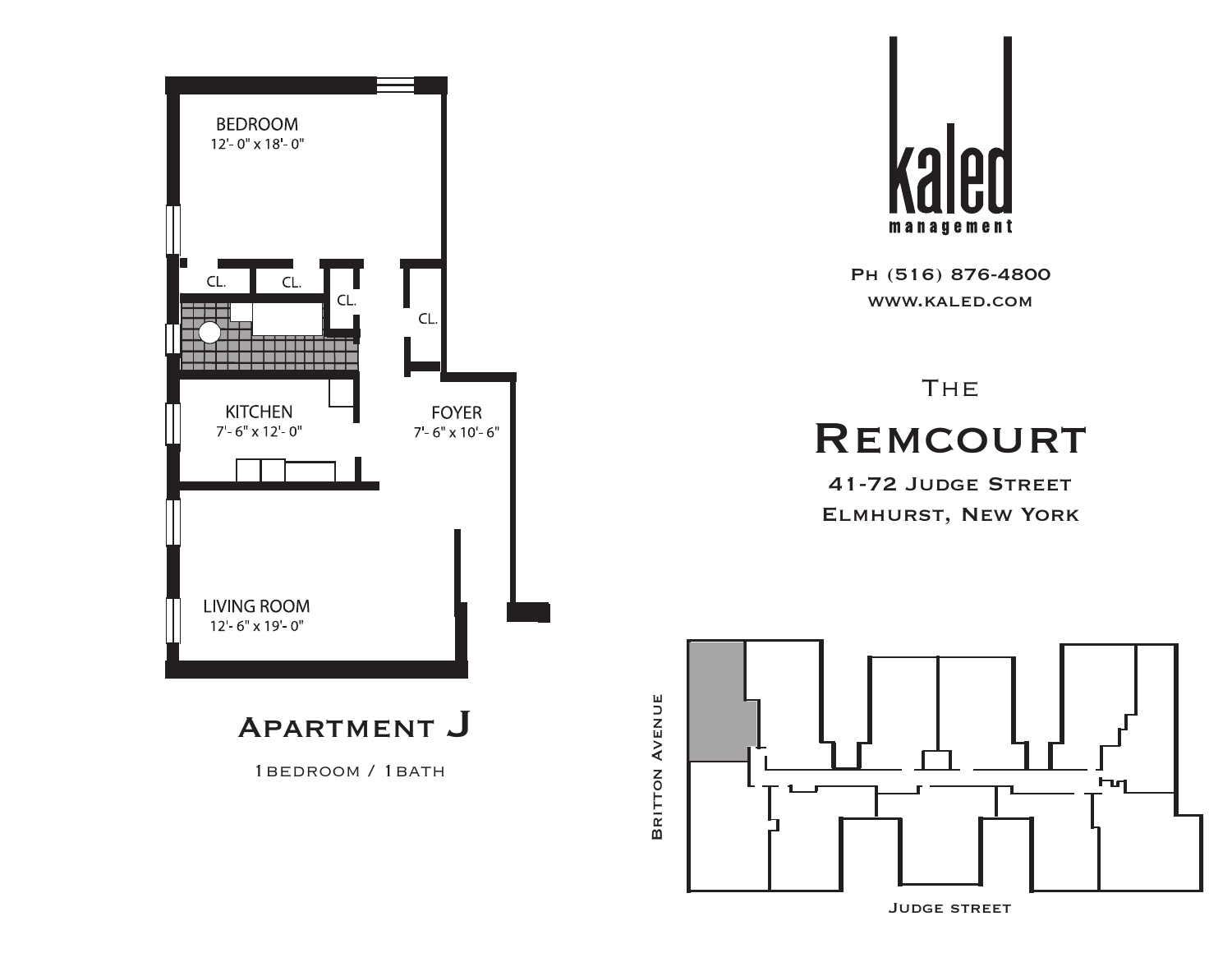

Apartment K

2 BEDROOM / 1BATH



Ph (516) 876-4800 www.kaled.com

**THE REMCOURT**